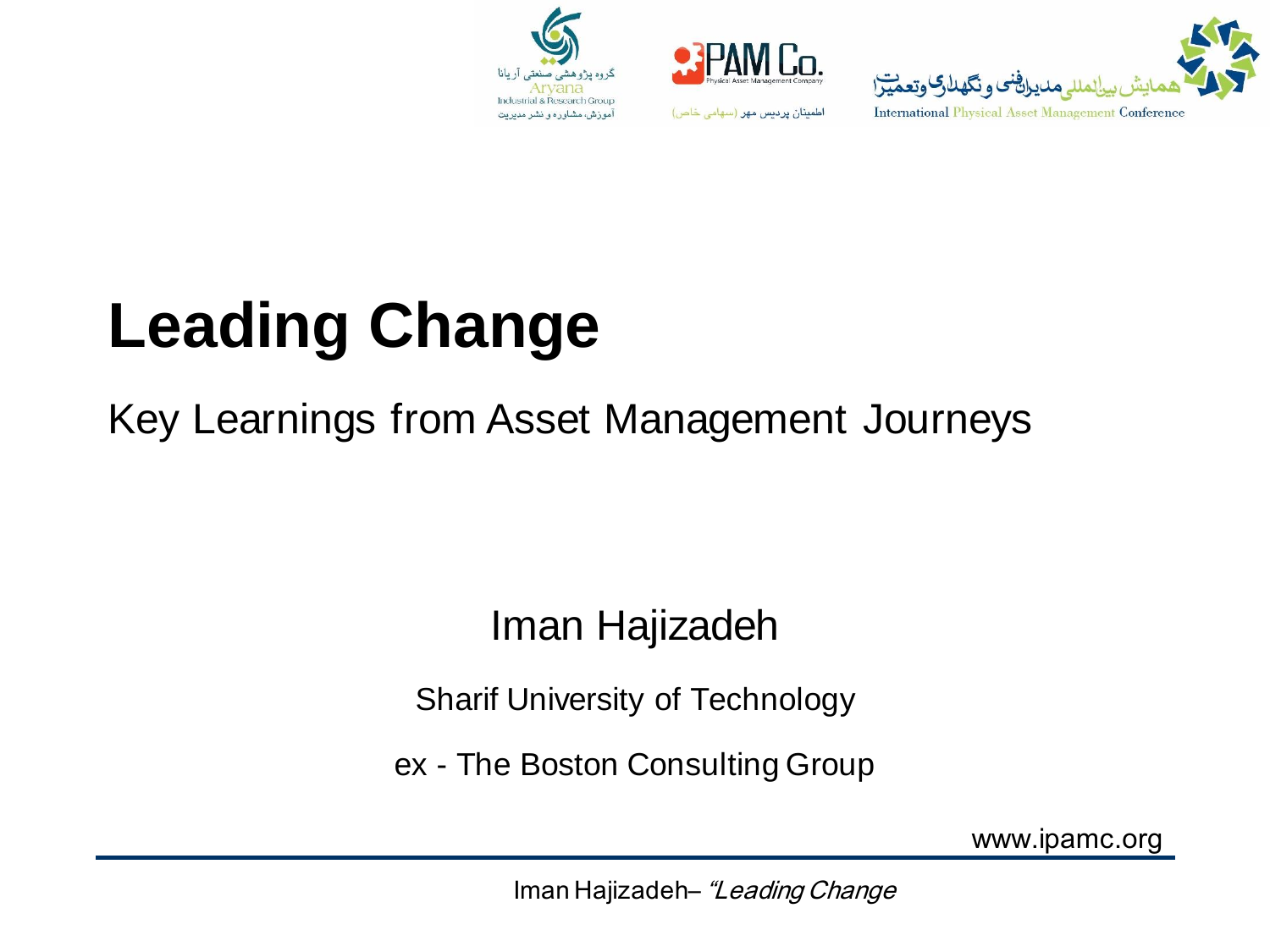





#### **Asset management projects are**

# **MASSIVE**

#### **organizational change initiatives**

www.ipamc.org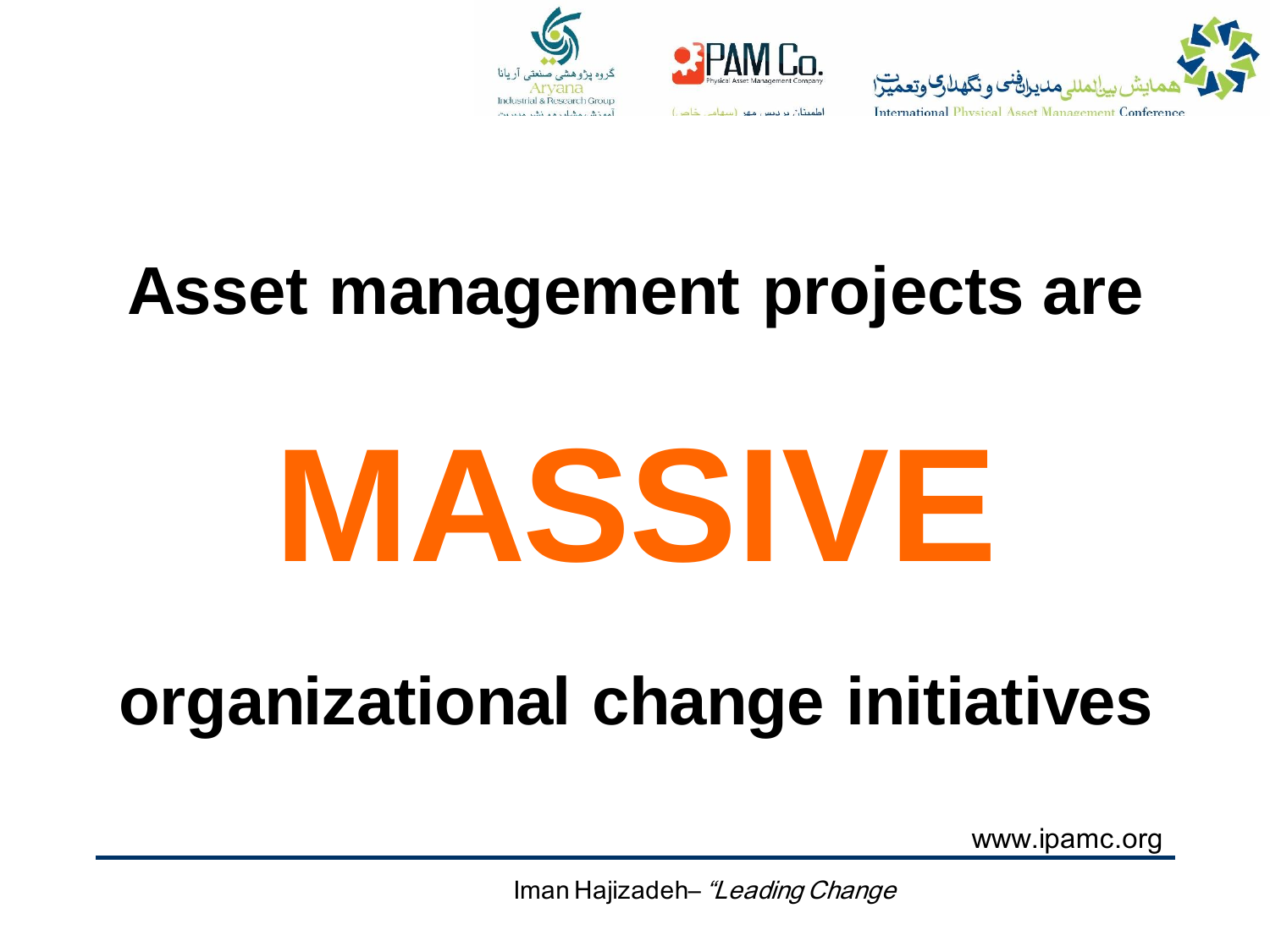# because change is SCHRY



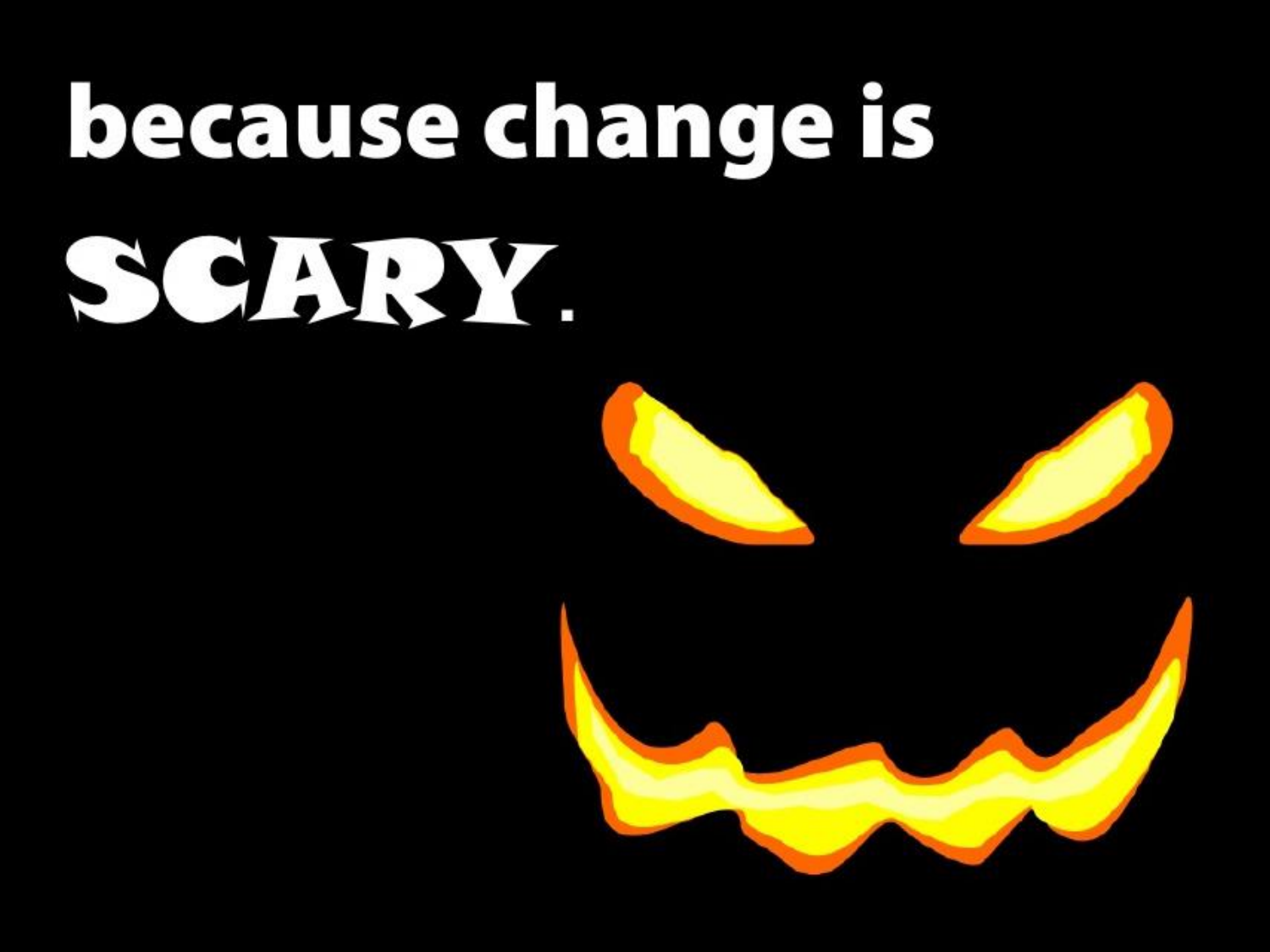





اطمینان پر دیس مهر (سهامی خاص)

# 70%

www.ipamc.org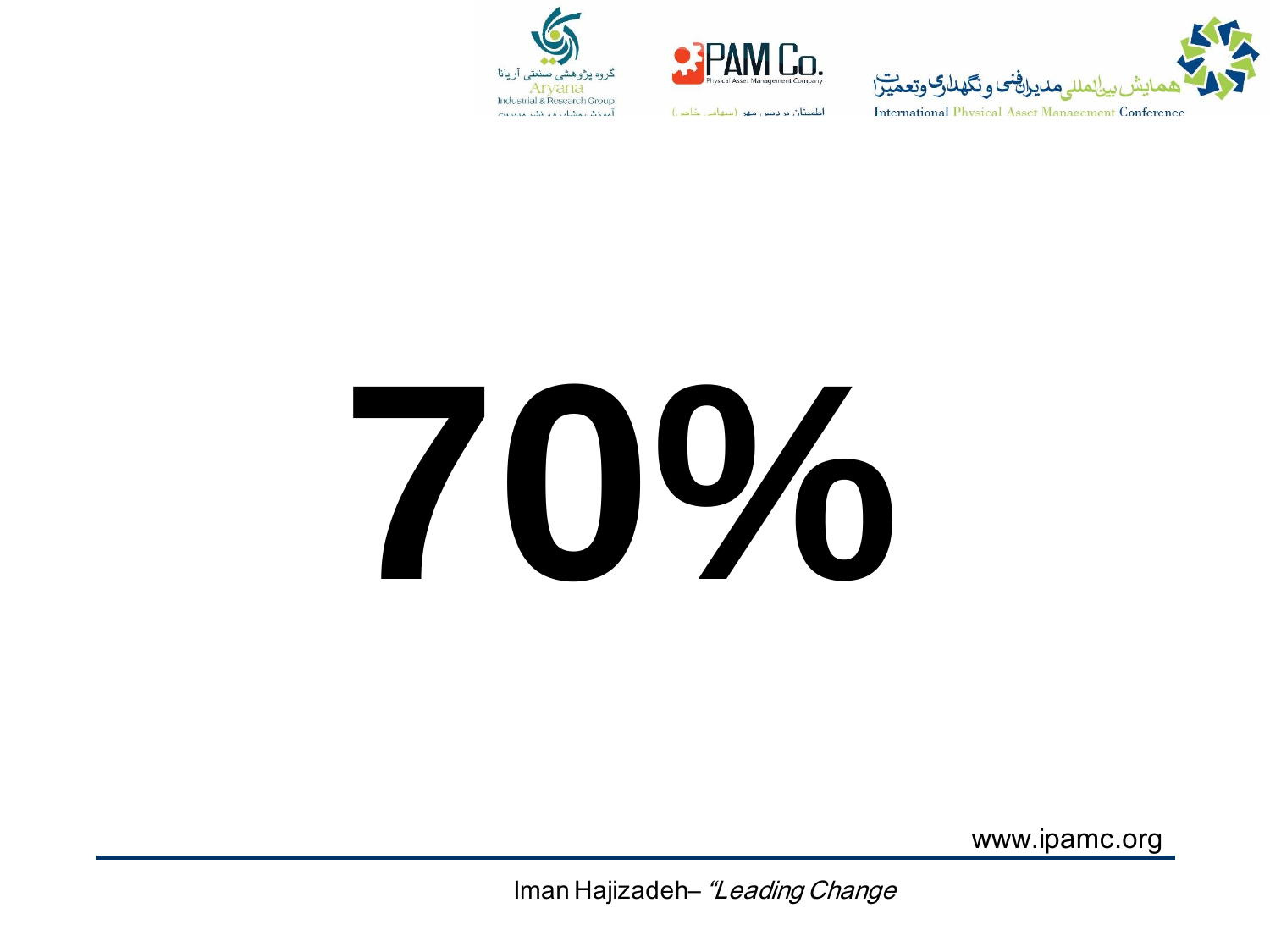



اطمینان پر دس مهر (سهامی خاص)



It's not necessary to change. Survival is not mandatory.

*W. Edgar Deming*



www.ipamc.org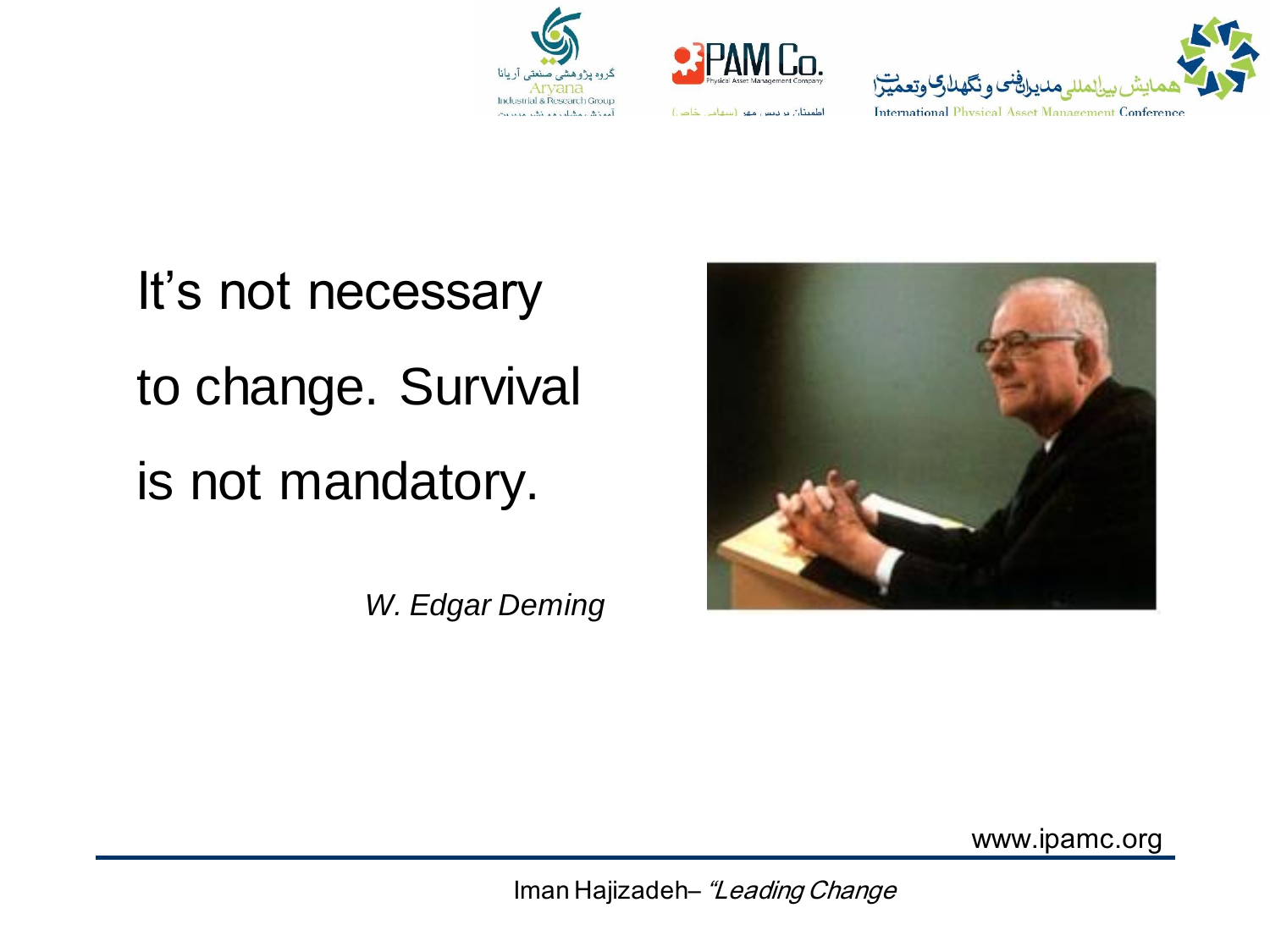





#### **Common causes of difficulty in HOW to change**

- Managers don't communicate effectively and frequently
- Managers assume others will see the inherent wisdom
- Managers under or overestimate their own power
- Transition periods are seen as a cost, not an investment
- Managers underestimate the resources & commitment needed
- Managers sending conflicting messages
- Managers find human processes unsettling or threatening
- Managers lack attitudes, skills, abilities to manage change
- Unanticipated external factors can play a huge role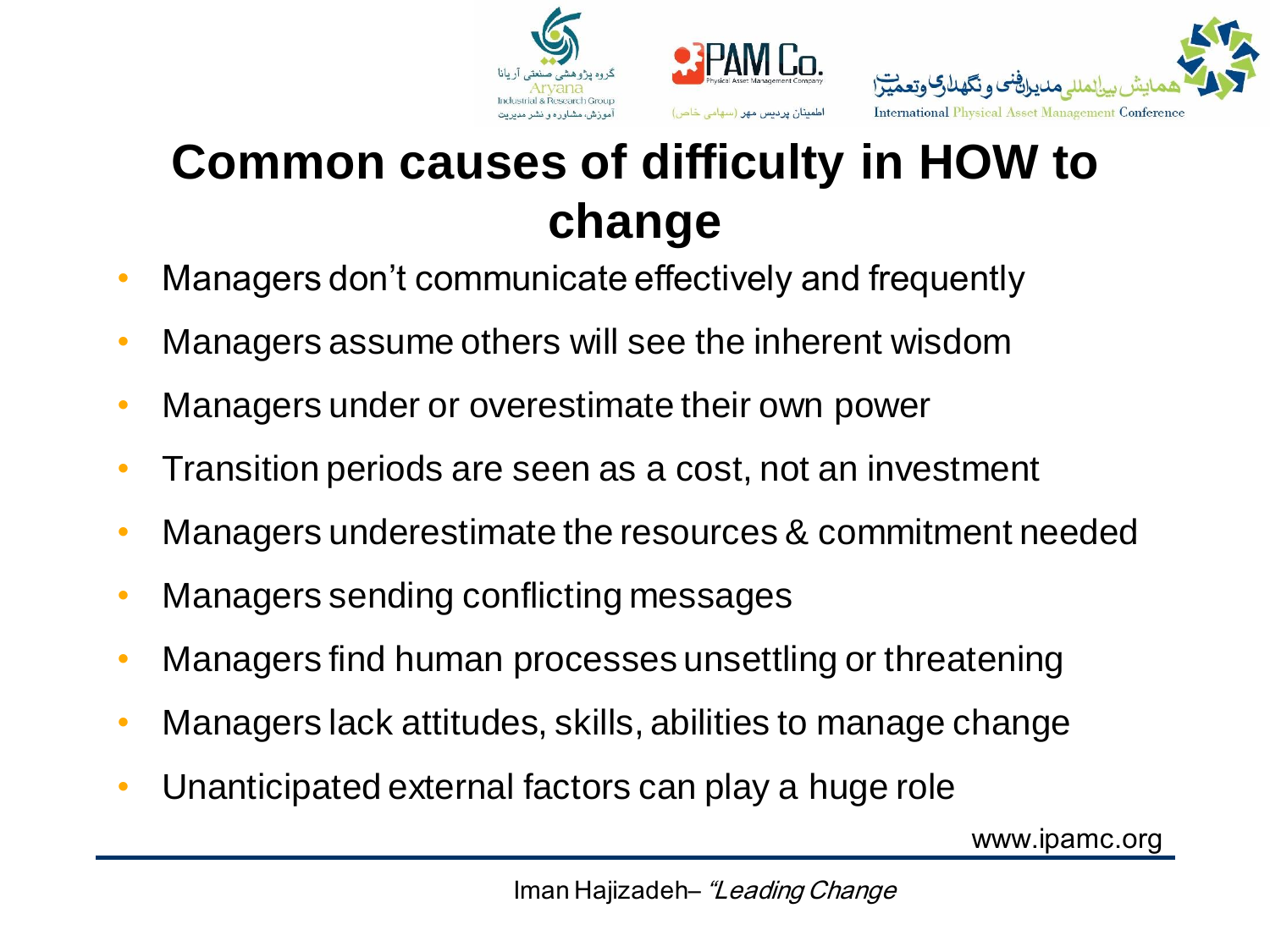



اطمینان پر دیس مهر (سهامی خاص)



**WHAT to change** 

#### **is different from**

## **HOW to change**

www.ipamc.org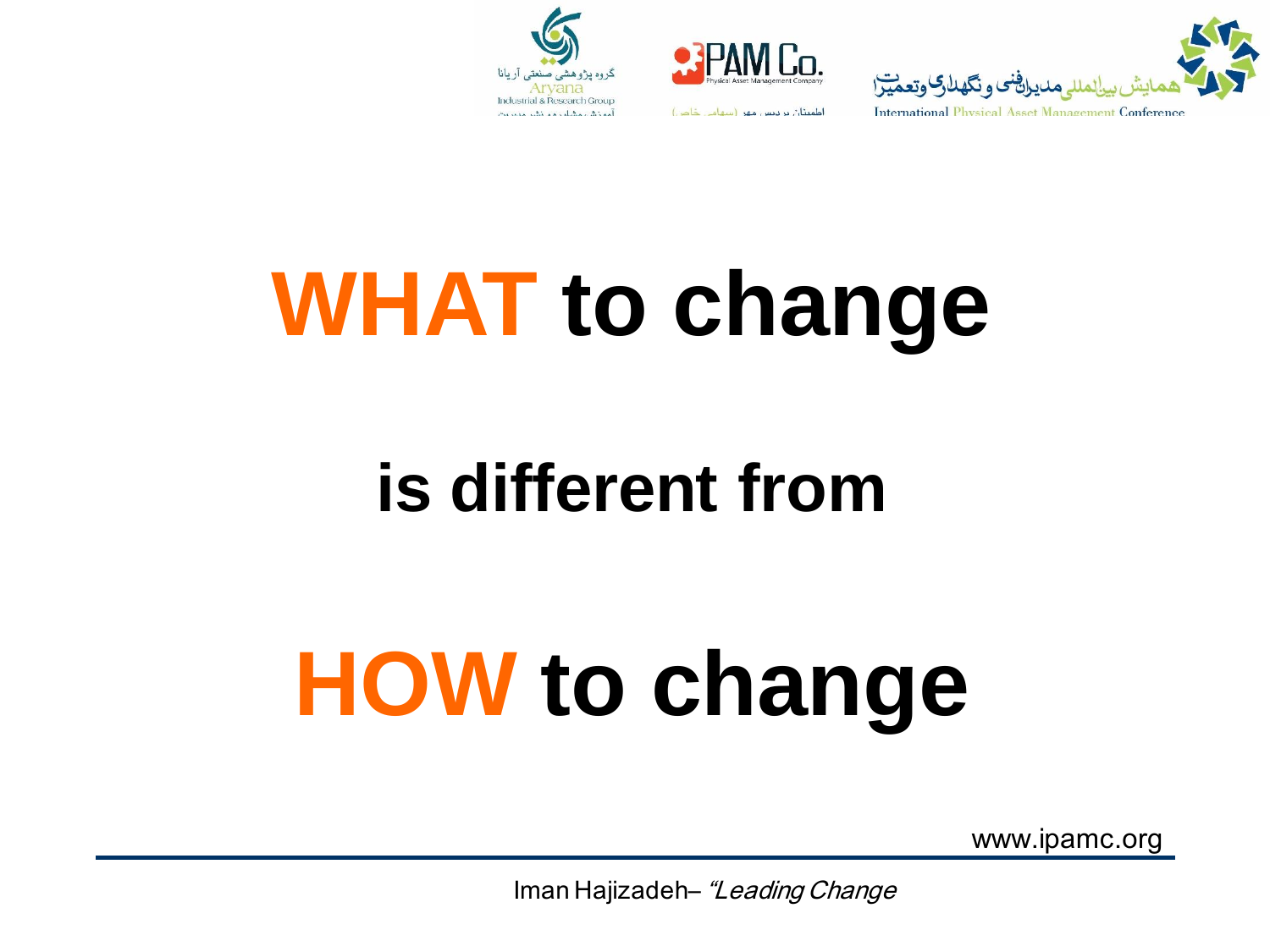



#### **Kotter's 8-step model for leading change**

8. Make it stick in culture

7. Build on the change

6. Create quick wins

5. Empower action

4. Communicate the vision

3. Create a vision for change

2. Form a powerful coalition

1. Create sense of urgency

www.ipamc.org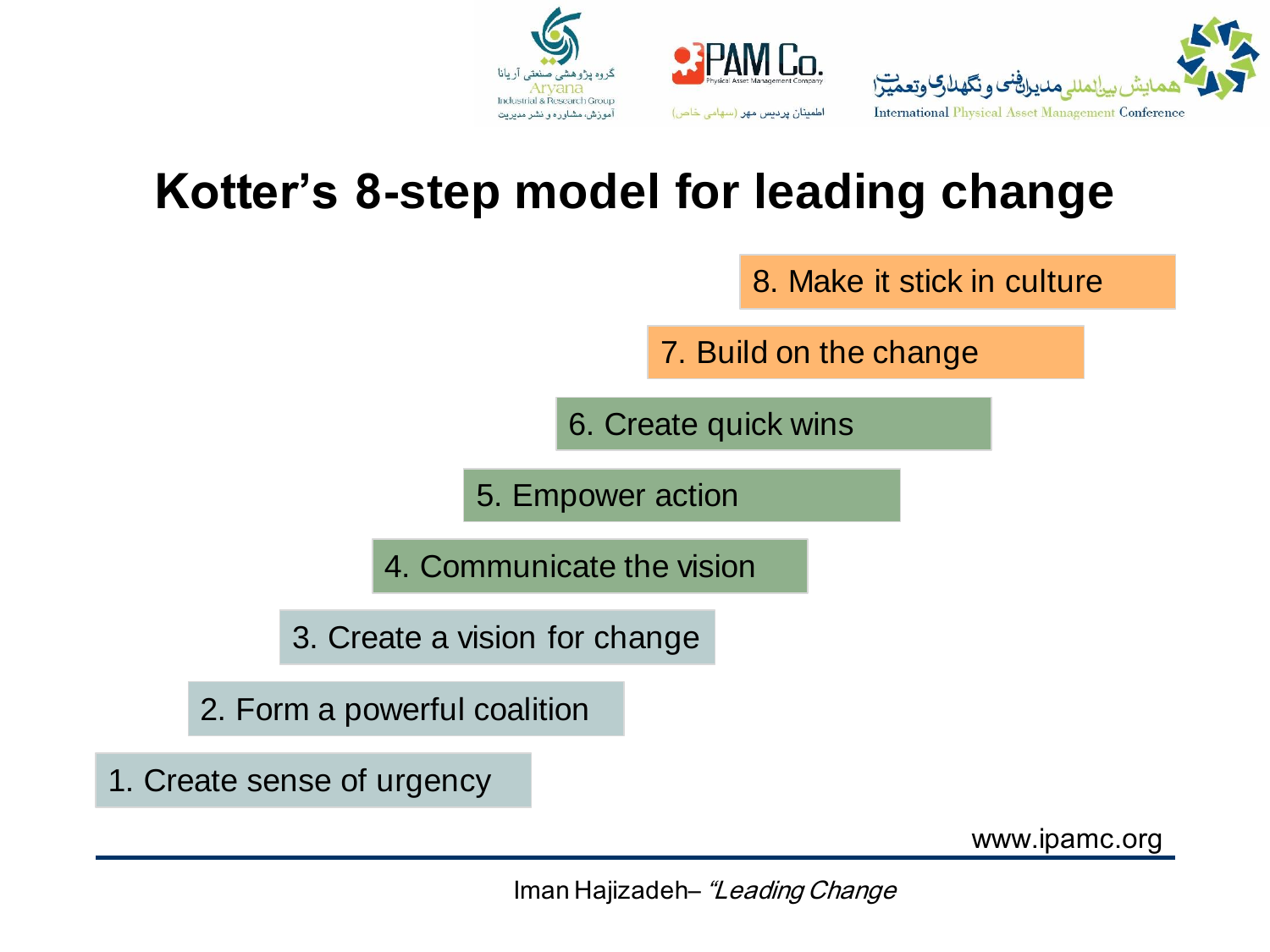

#### **When is the right time to change?**

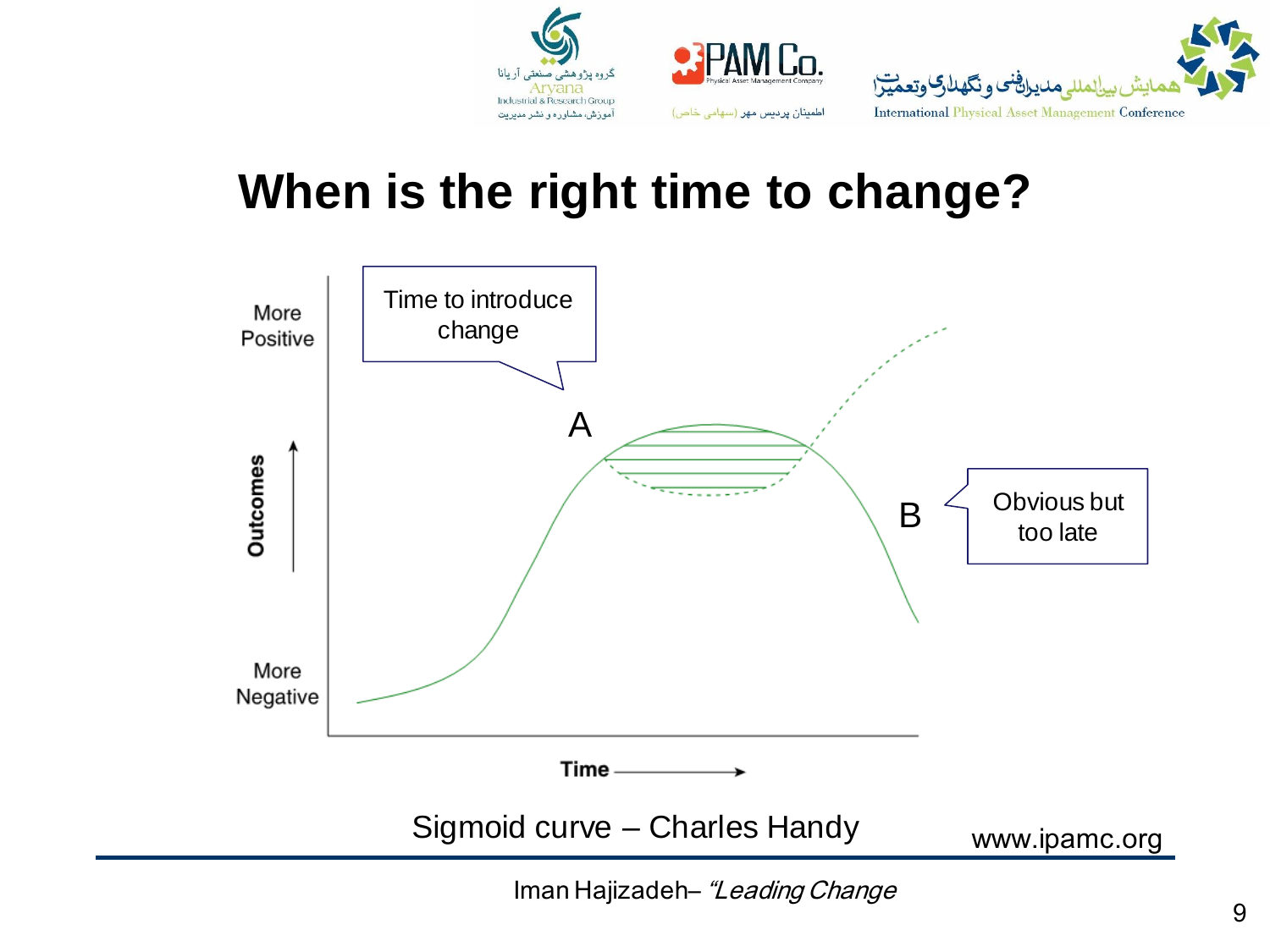

#### **Is it resistance or is something else going on?**

We often misinterpret impediments to change as caused by resistant recipients

Impediments are much more likely to come from problems related to the misalignment of structures and systems, than from individuals engaged in resistance

Blaming individuals rather than addressing misaligned structures and systems will worsen the situation

www.ipamc.org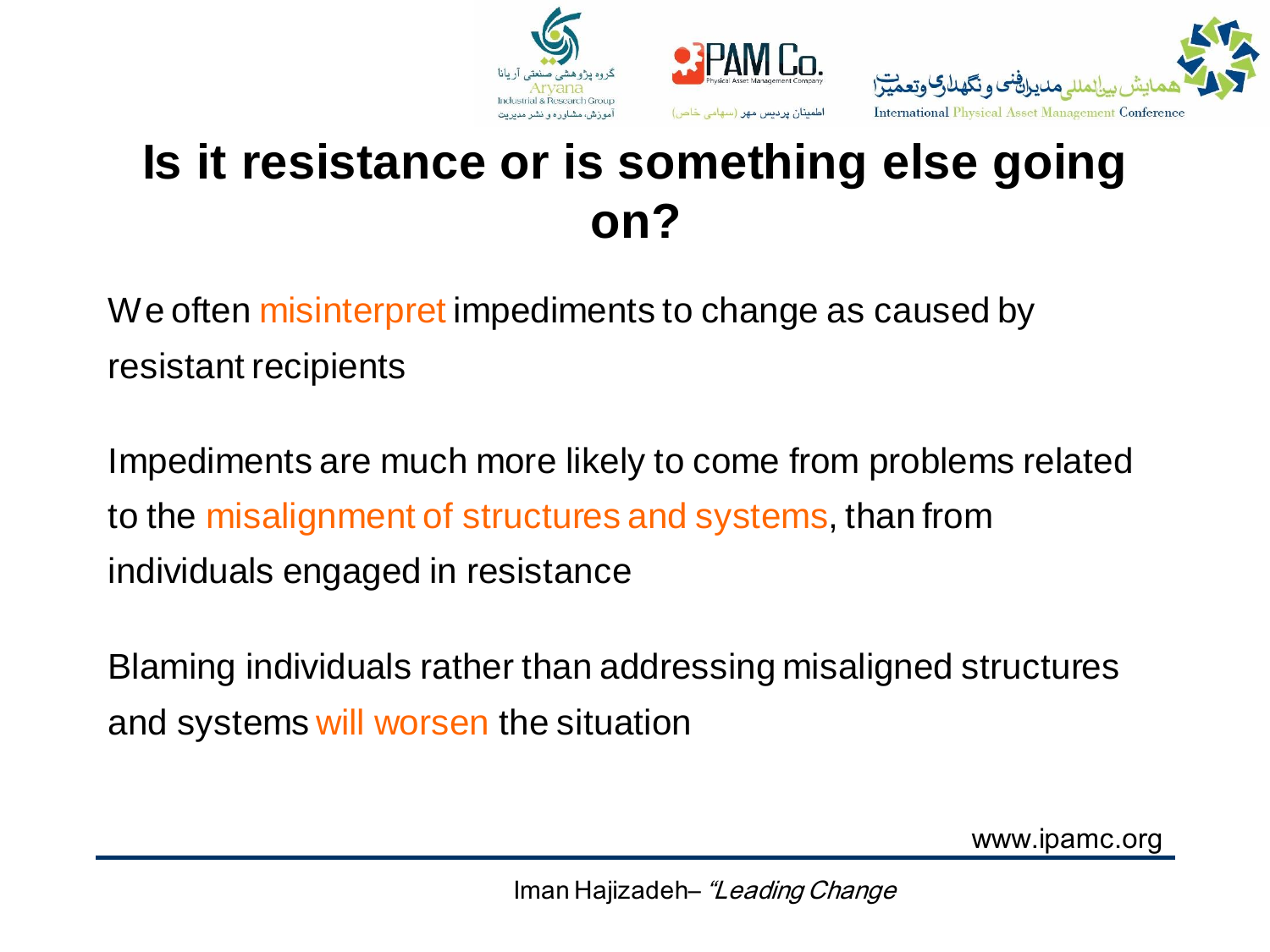

#### **Developing more adaptive organizations**

- 1. Embed systematic scanning of the external environment
- 2. Create a concern for measurement of performance
- 3. Build a shared perception of the performance gap
- 4. Develop an experimental mindset try new things
- 5. Create a climate of openness and accessibility
- 6. Implement continuous education at all organizational levels
- 7. Appreciate diversity. Take a pluralistic view of competencies
- 8. Have multiple individuals as advocates for new ideas
- 9. Have an involved and engaged leadership
- 10. Advocate a systems perspective in internal discussions